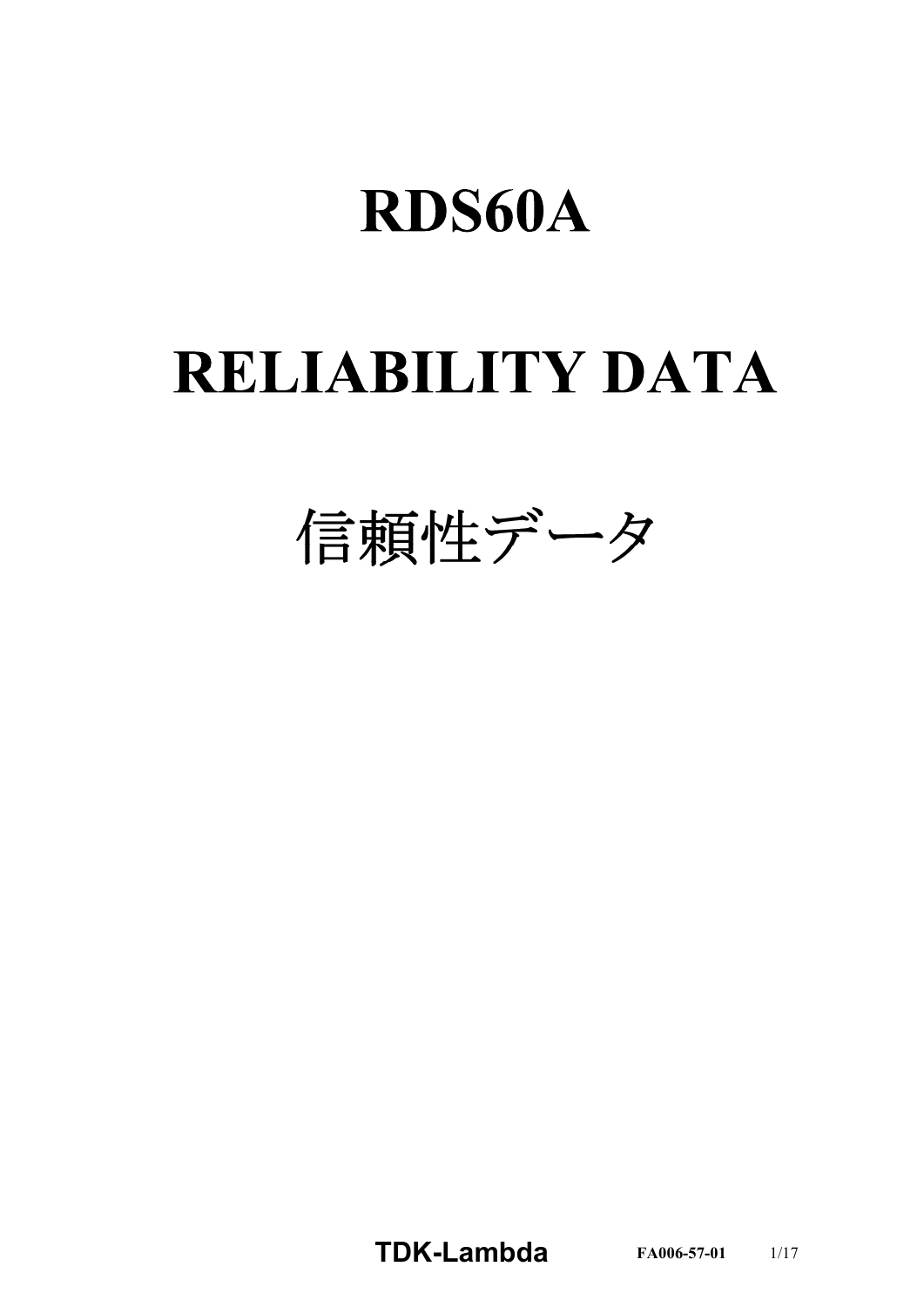#### **INDEX**

|                                                                    | <b>PAGE</b>   |
|--------------------------------------------------------------------|---------------|
|                                                                    |               |
|                                                                    |               |
| 2. 部品ディレーティング Component Derating …………………………………… 5~7                |               |
| 3. 主要部品温度上昇值 Main Components Temperature Rise △T List …………… 8~9    |               |
| 4. 電解コンデンサ推定寿命計算値 Electrolytic Capacitor Lifetime ……………… 10~11     |               |
| 5. アブノーマル試験 Abnormal Test ………………………………………… 12~13                   |               |
|                                                                    | 14            |
| 7. 衝擊試験 Shock Test ………………………………………………………                           | 15            |
|                                                                    | <sup>16</sup> |
| 9. ノイズシミュレート試験 Noise Simulate Test …………………………………                   | 17            |
| ※試験結果は、代表データでありますが、全ての製品はほぼ同等な特性を示します。<br>従いまして、以下の結果は参考値とお考え願います。 |               |

Test results are typical data. Nevertheless the following results are considered to be reference data because all units have nearly the same characteristics.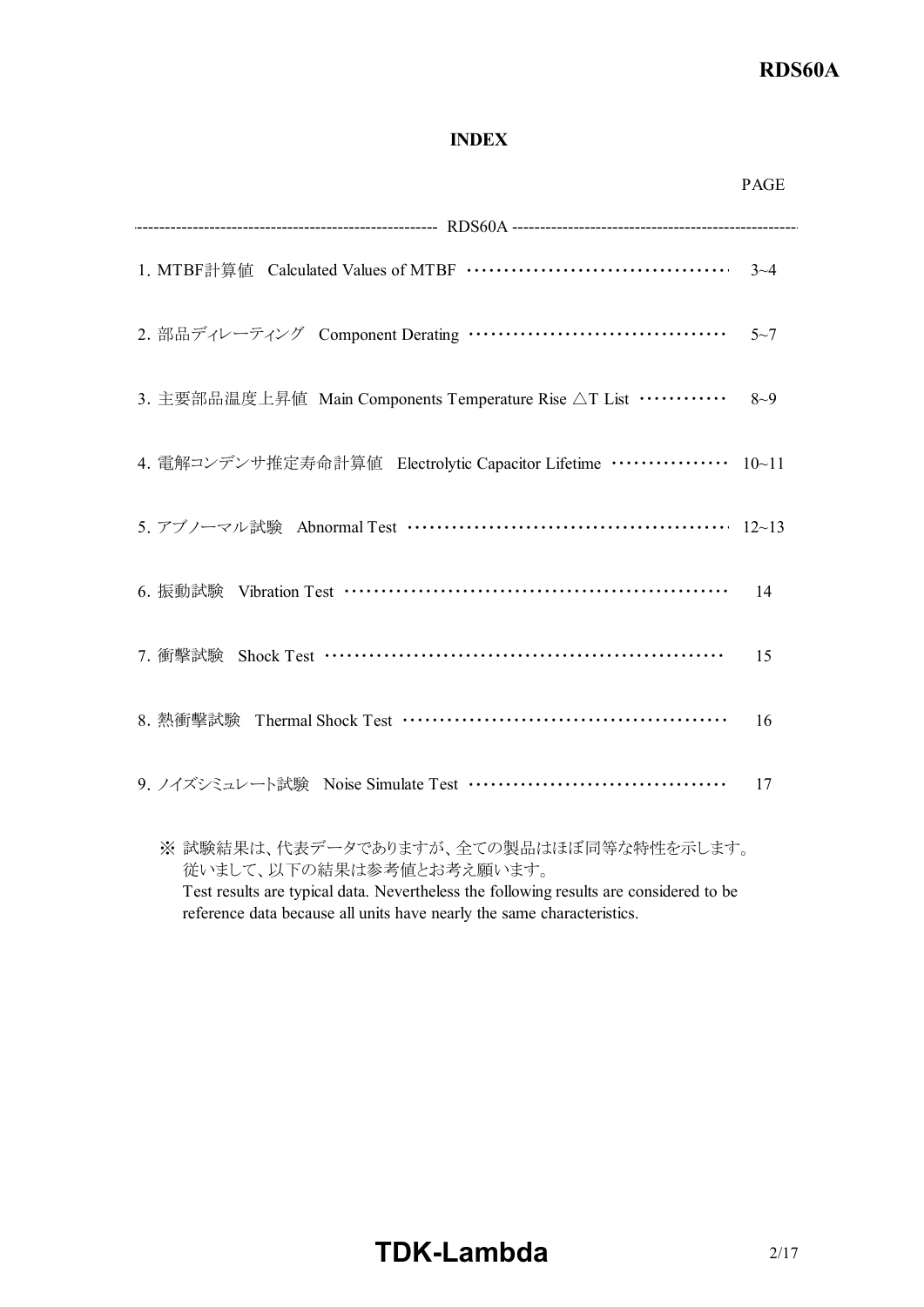#### **1**.**MTBF**計算値 **Calculated Values of MTBF**

#### **MODEL : RDS60A-24-24**

#### **(1)** 算出方法 **Calculating Method**

JEITA (RCR-9102B)の部品点数法で算出されています。 それぞれの部品ごとに、部品故障率λGが与えられ、各々の点数によって決定されます。 Calculated based on part count reliability projection of JEITA (RCR-9102B). Individual failure rates  $\lambda_G$  is given to each part and MTBF is calculated by the count of each part.

<算出式>

$$
MTBF = \frac{1}{\lambda_{\text{equip}}} = \frac{1}{\sum_{i=1}^{n} n_i (\lambda_G \pi_Q)_i} \times 10^6
$$
 [Hours]

- $\lambda$ equip : 全機器故障率 (故障数/10<sup>6</sup>時間) Total equipment failure rate (failure  $\angle 10^6$ hours)
	- $\lambda$ G :i番目の同属部品に対する故障率 (故障数/ $10^6$ 時間) Generic failure rate for the ith generic part (failure  $\angle 10^6$  hours)
	- n<sup>i</sup> :i 番目の同属部品の個数 Quantity of ith generic part
	- n :異なった同属部品のカテゴリーの数 Number of different generic part categories
	- $π_Q$  : i番目の同属部品に対する品質ファクタ  $(π_Q=1)$ Generic quality factor for the ith generic part  $(\pi_0=1)$

#### **(2) MTBF**値 **MTBF values**

GF : 地上固定 (Ground, Fixed)

RCR-9102B

MTBF ≒  $179,941$  時間 (Hours)

# **TDK-Lambda** 3/17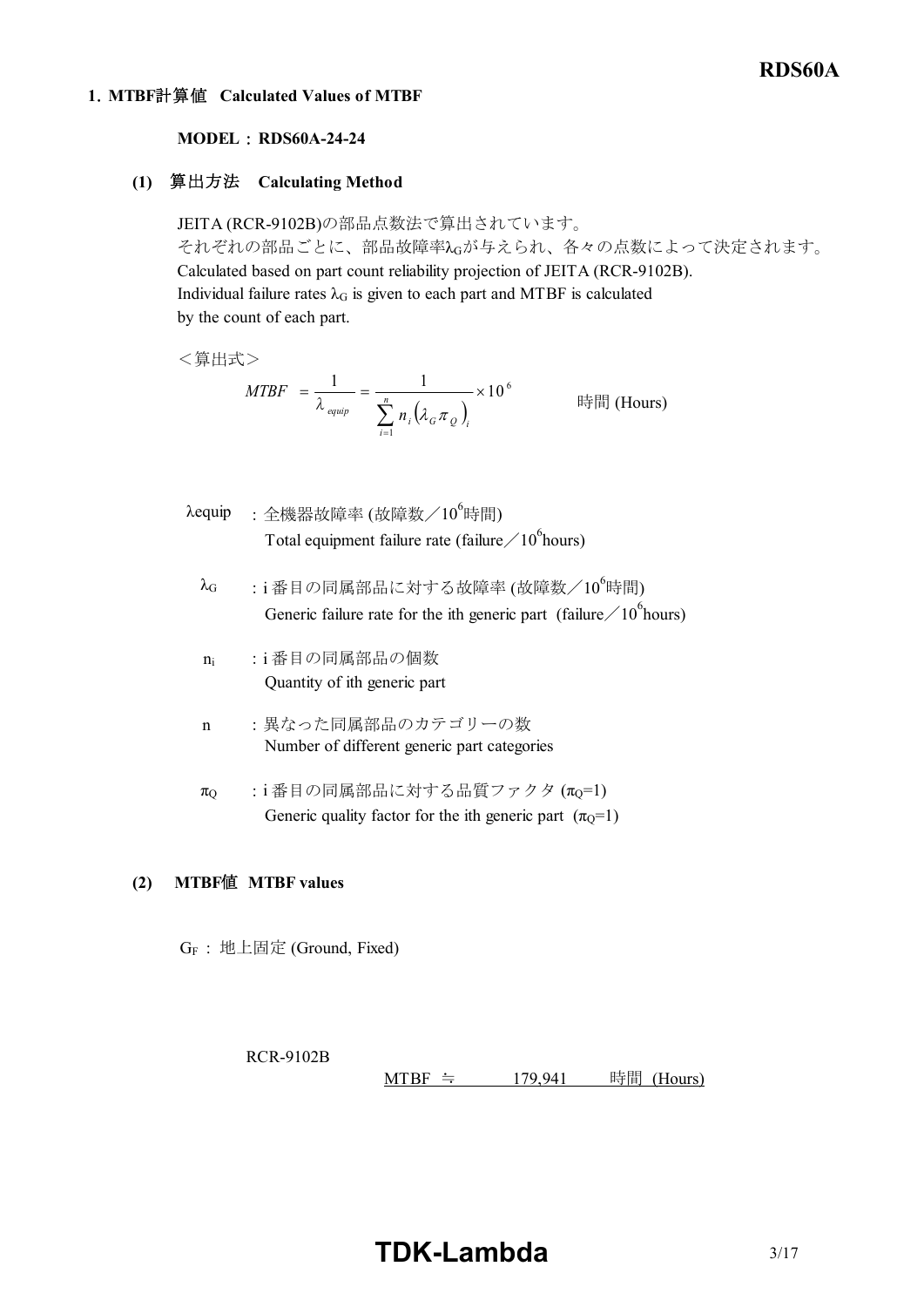#### **MODEL : RDS60A-48-24**

#### **(1)** 算出方法 **Calculating Method**

JEITA (RCR-9102B)の部品点数法で算出されています。 それぞれの部品ごとに、部品故障率λGが与えられ、各々の点数によって決定されます。 Calculated based on part count reliability projection of JEITA (RCR-9102B). Individual failure rates  $\lambda$ G is given to each part and MTBF is calculated by the count of each part.

<算出式>

$$
MTBF = \frac{1}{\lambda_{\text{equiv}}} = \frac{1}{\sum_{i=1}^{n} n_i (\lambda_{\text{G}} \pi_{\text{Q}})_i} \times 10^6
$$
 [Hours]

- $\lambda$ equip : 全機器故障率 (故障数/10<sup>6</sup>時間) Total equipment failure rate (failure  $\angle 10^6$ hours)
	- $\lambda_G$  :i番目の同属部品に対する故障率 (故障数/ $10^6$ 時間) Generic failure rate for the ith generic part (failure  $\big/ 10^6$ hours)
	- n<sup>i</sup> :i 番目の同属部品の個数 Quantity of ith generic part
	- n :異なった同属部品のカテゴリーの数 Number of different generic part categories
	- $π$ <sup>O</sup> :i番目の同属部品に対する品質ファクタ  $(π<sub>0</sub>=1)$ Generic quality factor for the ith generic part  $(\pi_0=1)$

#### **(2) MTBF**値 **MTBF values**

GF : 地上固定 (Ground, Fixed)

RCR-9102B MTBF ≒  $179,491$  時間 (Hours)

# **TDK-Lambda**  $4/17$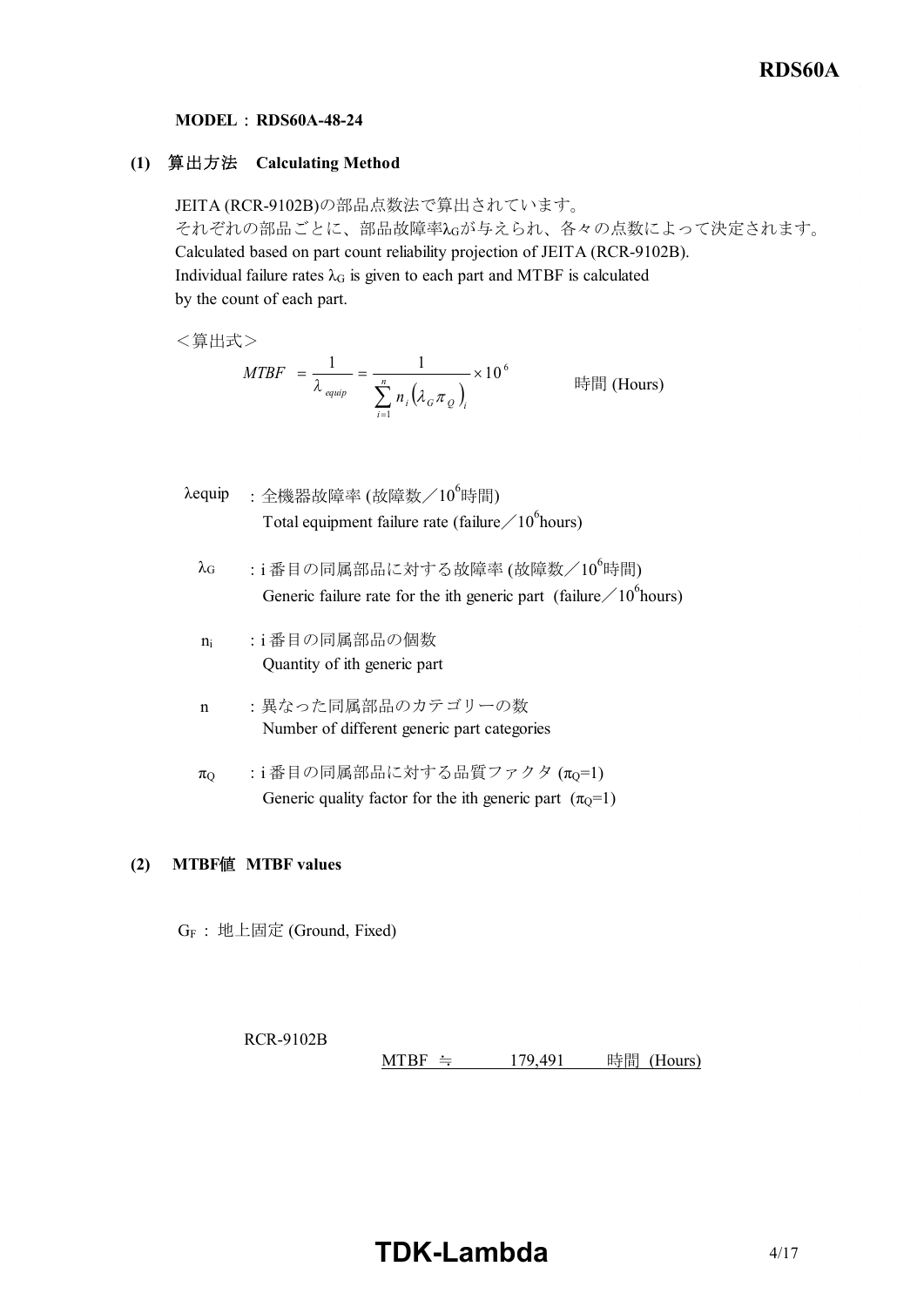#### **2**.部品ディレーティング **Components Derating**

#### **MODEL : RDS60A-24-5, RDS60-48-5**

#### **(1)** 算出方法 **Calculating Method**

(a) 測定方法 Measuring method

| ・取付方法         | :標準取付 : A                                            | ・周囲温度                    | :50 $\mathrm{C}$ |
|---------------|------------------------------------------------------|--------------------------|------------------|
|               | Mounting method Standard mountin Ambient temperature |                          |                  |
| ・入力電圧         | $:24,48$ VDC                                         | ・出力電圧、電流 :5V,12A         |                  |
| Input voltage |                                                      | Output voltage & current |                  |

(b) 半導体 Semiconductors

ケース温度、消費電力、熱抵抗より使用状態の接合点温度を求め 最大定格、接合点温度との比較を求めました。

 Compared with maximum junction temperature and actual one which is calculated based on case temperature, power dissipation and thermal impedance.

(c) IC、抵抗、コンデンサ等 IC, Resistors, Capacitors, etc.

 周囲温度、使用状態、消費電力など、個々の値は設計基準内に入っています。 Ambient temperature, operating condition, power dissipation and so on are within derating criteria.

(d) 熱抵抗算出方法 Calculating method of thermal impedance

| $\theta$ j – c = $\frac{Tj(max) - Tc}{}$ | $\theta$ j – $l = \frac{Tj(max) - Tl}{r}$ |
|------------------------------------------|-------------------------------------------|
| Pj(max)                                  | Pj(max)                                   |

- Tc :ディレーティングの始まるケース温度 一般に25℃ Case Temperature at Start Point of Derating;25℃ in General
- Tl :ディレーティングの始まるリード温度 一般に25℃ Lead Temperature at Start Point of Derating;25℃ in General

Pj(max) :最大接合点(チャネル)損失

(Pch(max)) Maximum Junction (channel) Dissipation

Tj(max) :最大接合点(チャネル)温度

- (Tch(max)) Maximum Junction (channel) Temperature
- *θ* j-c :接合点(チャネル)からケースまでの熱抵抗
- (*θ* ch-c) Thermal Impedance between Junction (channel) and Case
- *θ* j-*l* :接合点(チャネル)からリードまでの熱抵抗
- (*θ* ch-*l*) Thermal Impedance between Junction (channel) and Lead

# **TDK-Lambda** 5/17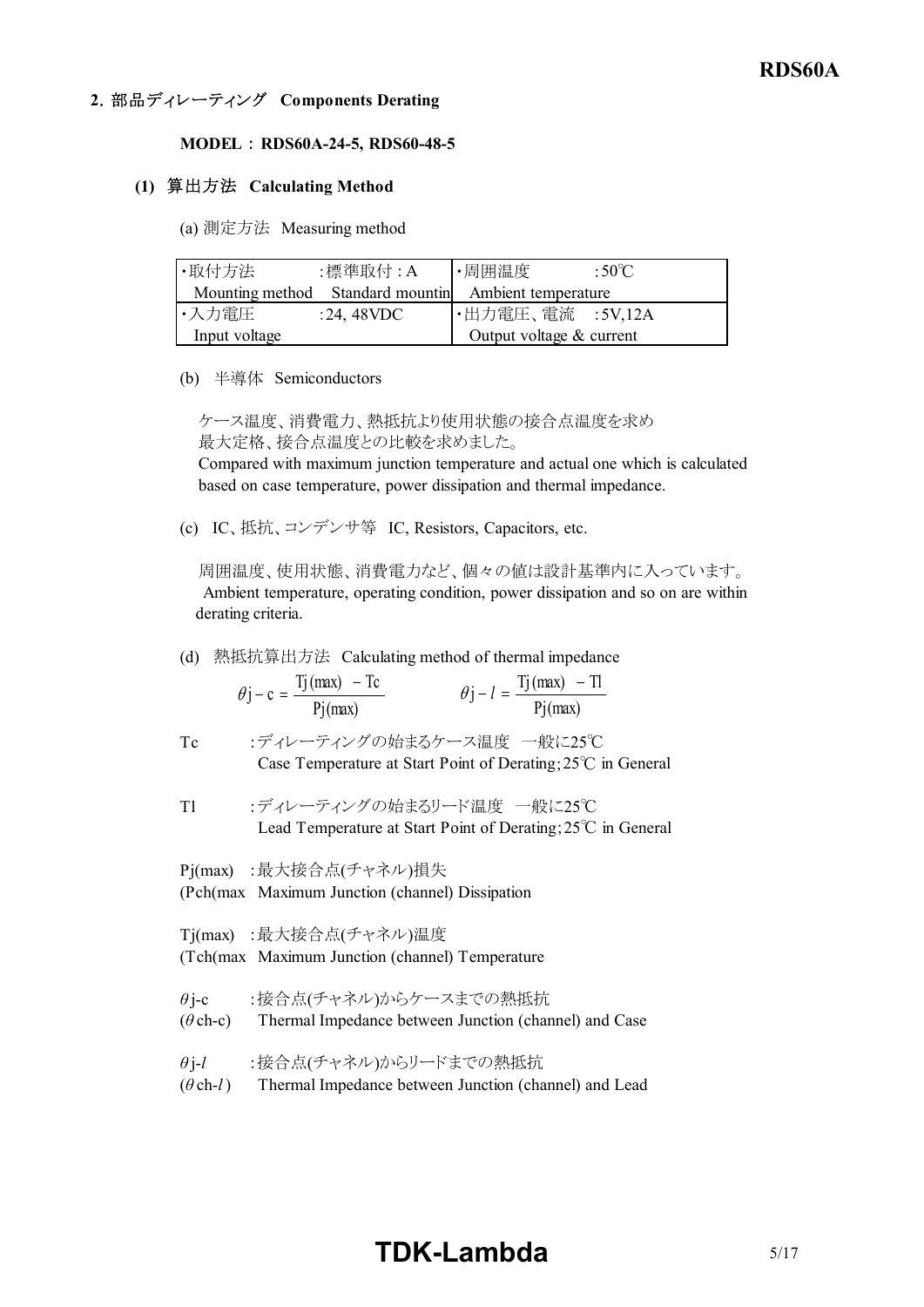#### **(2)** 主要部品ディレーティング表 **Component Derating List MODEL** : RDS60A-24-5

| $MUDEL$ ; $KDS0VA-24-5$ |                                                   |                            |                    |
|-------------------------|---------------------------------------------------|----------------------------|--------------------|
| 部品番号<br>Location No.    | $V_{in} = 24 VDC$                                 | Load = 12A $(100\%)$       | $Ta = 50^{\circ}C$ |
| Q2                      | Tch (max) = $150 °C$                              | $\theta$ ch-c = 3.6 °C/W   |                    |
| TK34A10N1, S4X(S        | $Pch = 4.7 W$                                     | $\Delta Tc = 53$ °C        | $Tc = 103 °C$      |
| <b>TOSHIBA</b>          | Tch = Tc + (( $\theta$ ch-c) × Pch) = 119.9 °C    |                            |                    |
|                         | $D.F. = 79.9 %$                                   |                            |                    |
| Q103                    | Tch (max) = $150 °C$                              | $\theta$ ch-c = 156.3 °C/W |                    |
| 2SC5703(TE85L,F)        | $Pch = 114$ mW                                    | $\Delta Tc = 38$ °C        | $Tc = 88 °C$       |
| <b>TOSHIBA</b>          | Tch = Tc + (( $\theta$ ch-c) × Pch) = 105.8 °C    |                            |                    |
|                         | $D.F. = 70.5 \%$                                  |                            |                    |
| A101                    | Tch (max) = $125 °C$                              | $\theta$ ch-c = 27.8 °C/W  |                    |
| LM5025MTCX/NOPB         | $Pch = 230$ mW                                    | $\Delta Tc = 37$ °C        | $Tc = 87 °C$       |
| TI                      | Tch = Tc + (( $\theta$ ch-c) × Pch) = 93.4 °C     |                            |                    |
|                         | $D.F. = 74.7 %$                                   |                            |                    |
| D51                     | $\overline{T}$ j (max) = 175 °C                   | $\theta$ j-c = 0.5 °C/W    |                    |
| S60SC6MT-5000           | $Pd = 6.0 W$                                      | $\Delta Tc = 66$ °C        | $Tc = 116$ °C      |
| <b>SHINDENGEN</b>       | $Tj = Tc + ((\theta j - c) \times Pd) = 119$ °C   |                            |                    |
|                         | D.F. = $68\%$                                     |                            |                    |
| D <sub>124</sub>        | $Ti$ (max) = 150 °C                               | $\theta$ j-c = 130.0 °C/W  |                    |
| CRH01(TE85L,TDL,Q)      | $Pd = 70$ mW                                      | $\Delta Tc = 43$ °C        | $T_c = 93 °C$      |
| <b>TOSHIBA</b>          | $Tj = Tc + ((\theta j - c) \times Pd) = 102.1$ °C |                            |                    |
|                         | $D.F. = 68 \%$                                    |                            |                    |
| Z105                    | $Tj$ (max) = 150 °C                               | $\theta$ j-c = 10.0 °C/W   |                    |
| SMBJ78AR5G              | $Pd = 916$ mW                                     | $\Delta Tc = 43$ °C        | $Tc = 93$ °C       |
| <b>TAIWAN SEMI</b>      | $Tj = Tc + ((\theta j - c) \times Pd) = 102.2$ °C |                            |                    |
|                         | $D.F. = 68.1 %$                                   |                            |                    |
| PC101                   | Tj (max) = $125 °C$                               | $\theta$ j-c = 250.0 °C/W  |                    |
| TLP291(GR-TP,SE         | $Pd = 2.0$ mW                                     | $\Delta Tc = 31$ °C        | $Tc = 81 °C$       |
| <b>TOSHIBA</b>          | $Tj = Tc + ((\theta j - c) \times Pd) = 81.5$ °C  |                            |                    |
|                         | $D.F. = 65.2 \%$                                  |                            |                    |
| PC102                   | T <sub>j</sub> (max) = $125$ °C                   | $\theta$ j-c = 250 °C/W    |                    |
| TLP291(GR-TP,SE         | $Pd = 2.3$ mW                                     | $\Delta Tc = 33$ °C        | $T_c = 83 °C$      |
| <b>TOSHIBA</b>          | $Tj = Tc + ((\theta j - c) \times Pd) = 83.6$ °C  |                            |                    |
|                         | D.F. = $66.8\%$                                   |                            |                    |
| PC103                   | $\overline{T}$ j (max) = 125 °C                   | $\theta$ j-c = 250.0 °C/W  |                    |
| TLP291(GR-TP,SE         | $Pd = 2.5$ mW                                     | $\Delta Tc = 27$ °C        | $Tc = 77 °C$       |
| <b>TOSHIBA</b>          | $Tj = Tc + ((\theta j - c) \times Pd) = 77.6$ °C  |                            |                    |
|                         | $D.F. = 62.1 \%$                                  |                            |                    |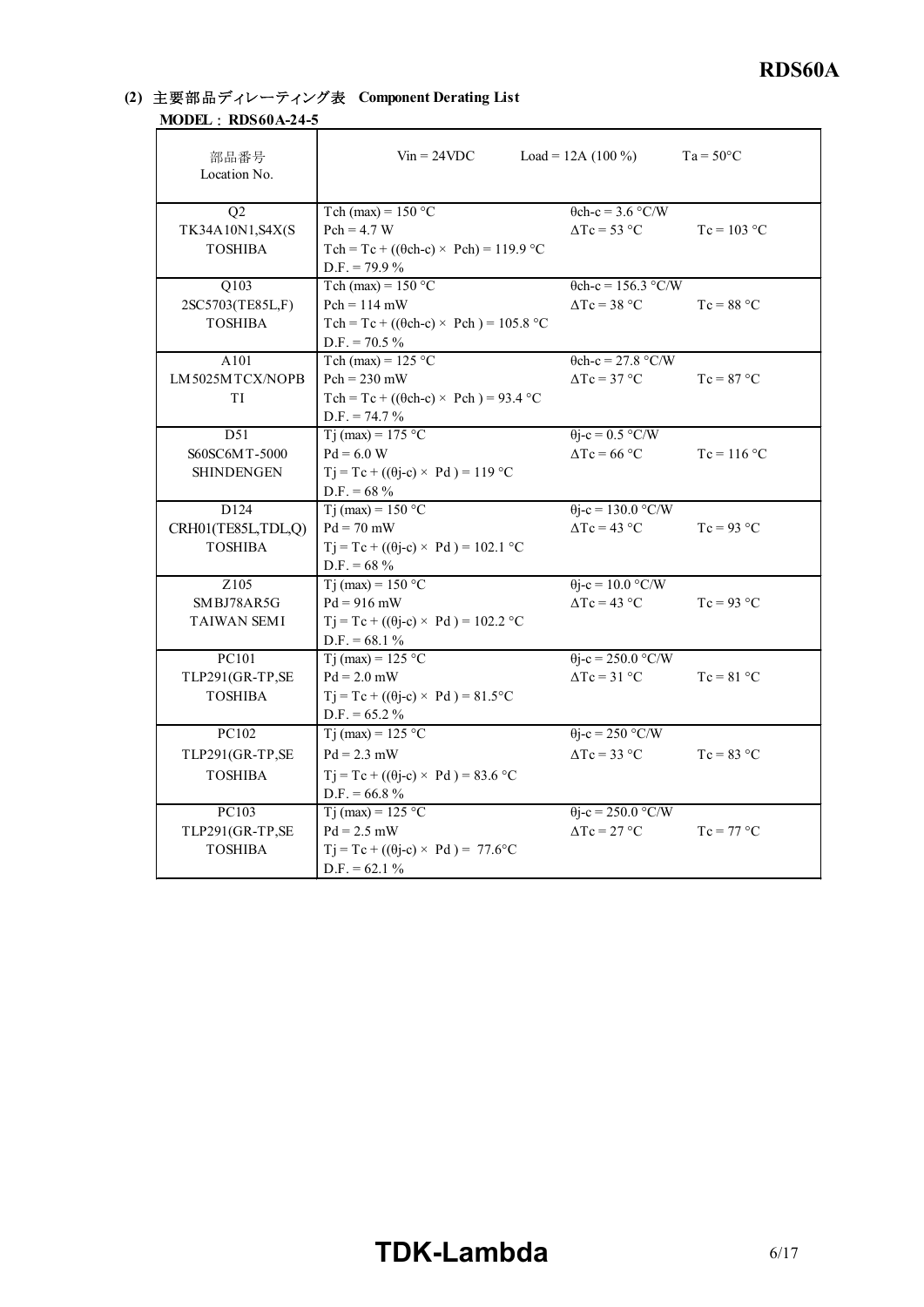# **MODEL** : RDS60A-48-5

| <b>MODEL : RDS60A-48-5</b>        |                                                                   |                            |                    |
|-----------------------------------|-------------------------------------------------------------------|----------------------------|--------------------|
| 部品番号<br>Location No.              | $V_{\text{in}} = 48 \text{VDC}$                                   | Load = 12A $(100\%)$       | $Ta = 50^{\circ}C$ |
| Q <sub>2</sub>                    | Tch (max) = $150 °C$                                              | $\theta$ ch-c = 3.1 °C/W   |                    |
| STF40NF20                         | $Pch = 1.7 W$                                                     | $\Delta Tc = 40$ °C        | $Tc = 90 °C$       |
| <b>STMICRO</b>                    | $Tch = Tc + ((\theta ch-c) \times Pch) = 95.3$ °C                 |                            |                    |
|                                   | $D.F. = 63.5 \%$                                                  |                            |                    |
| Q103                              | Tch (max) = $150 °C$                                              | $\theta$ ch-c = 156.3 °C/W |                    |
| 2SC5703(TE85L,F)                  | $Pch = 135$ mW                                                    | $\Delta Tc = 37$ °C        | $Tc = 87 °C$       |
| <b>TOSHIBA</b>                    | $Tch = Tc + ((\theta ch-c) \times Pch) = 108.1$ °C                |                            |                    |
|                                   | $D.F. = 72 \%$                                                    |                            |                    |
| A101                              | Tch (max) = $125 °C$                                              | $\theta$ ch-c = 27.8 °C/W  |                    |
| LM5025MTCX/NOPB                   | $Pch = 0.3 W$                                                     | $\Delta Tc = 35$ °C        | $Tc = 85 °C$       |
| <b>TI</b>                         | Tch = Tc + (( $\theta$ ch-c) × Pch) = 93.3 °C                     |                            |                    |
|                                   | $D.F. = 74.6 %$                                                   |                            |                    |
| D51                               | $Ti$ (max) = 150 °C                                               | $\theta$ j-c = 0.5 °C/W    |                    |
| S60SC6MT-5000                     | $Pd = 6.6 W$                                                      | $\Delta Tc = 62$ °C        | $Tc = 112 °C$      |
| <b>SHINDENGEN</b>                 | $Tj = Tc + ((\theta j - c) \times Pd) = 115.3$ °C                 |                            |                    |
|                                   | $D.F. = 76.9 \%$                                                  |                            |                    |
| D124                              | $Ti$ (max) = 150 °C                                               | $\theta$ j-c = 130.0 °C/W  |                    |
| CRH01(TE85L,TDL,Q)                | $Pd = 2.0$ mW                                                     | $\Delta Tc = 34$ °C        | $Tc = 84 °C$       |
| <b>TOSHIBA</b>                    | $Tj = Tc + ((\theta j - c) \times Pd) = 84.3$ °C                  |                            |                    |
|                                   | $D.F. = 56.2 \%$                                                  |                            |                    |
| Z <sub>105</sub>                  | $\overline{T}$ j (max) = 150 °C                                   | $\theta$ j-c = 10.0 °C/W   |                    |
| SMBJ78AR5G                        | $Pd = 129$ mW                                                     | $\Delta Tc = 32 \degree C$ | $Tc = 82 °C$       |
| <b>TAIWAN SEMI</b>                | $Tj = Tc + ((\theta j - c) \times Pd) = 83.3$ °C                  |                            |                    |
| PC101                             | $D.F. = 55.5 \%$                                                  |                            |                    |
|                                   | $Ti$ (max) = 125 °C                                               | $\theta$ j-c = 250.0 °C/W  |                    |
| TLP291(GR-TP,SE<br><b>TOSHIBA</b> | $Pd = 5.4$ mW<br>$Tj = Tc + ((\theta j - c) \times Pd) = 80.4$ °C | $\Delta Tc = 29$ °C        | $Tc = 79 °C$       |
|                                   | $D.F. = 64.3 %$                                                   |                            |                    |
| PC102                             | $Ti$ (max) = 125 °C                                               | $\theta$ j-c = 250.0 °C/W  |                    |
| TLP291(GR-TP,SE                   | $Pd = 2.9$ mW                                                     | $\Delta Tc = 31$ °C        | $Tc = 81 °C$       |
| <b>TOSHIBA</b>                    | $Tj = Tc + ((\theta j - c) \times Pd) = 81.7$ °C                  |                            |                    |
|                                   |                                                                   |                            |                    |
|                                   | $D.F. = 65.3 \%$                                                  |                            |                    |
| PC103                             | T <sub>j</sub> (max) = 125 °C                                     | $\theta$ j-c = 250.0 °C/W  |                    |
|                                   | $Pd = 2.5$ mW                                                     | $\Delta Tc = 24$ °C        | $Tc = 74 °C$       |
| TLP291(GR-TP,SE                   |                                                                   |                            |                    |
| <b>TOSHIBA</b>                    | $Tj = Tc + ((\theta j - c) \times Pd) = 74.6$ °C                  |                            |                    |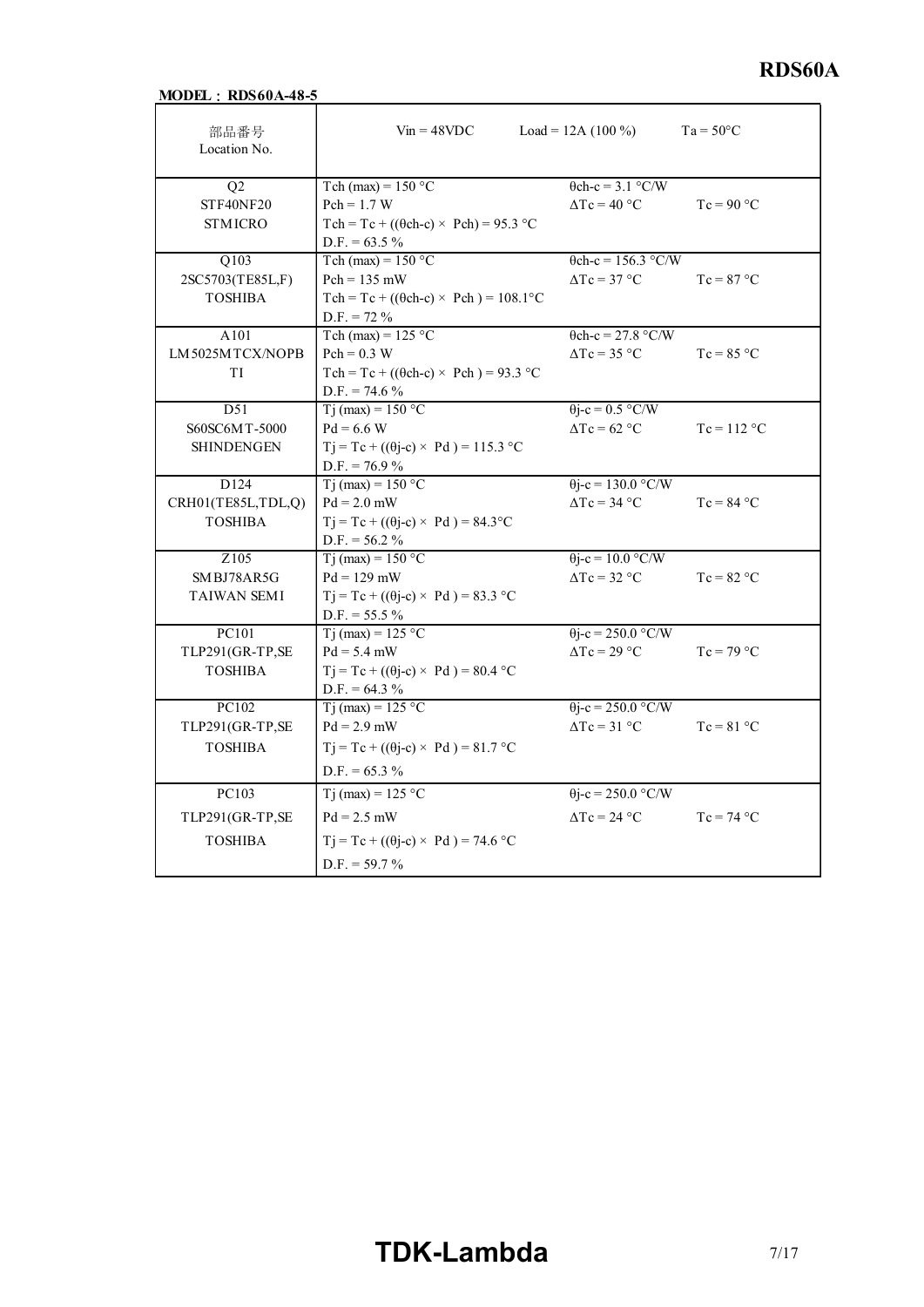#### **3**.主要部品温度上昇値 **Main Components Temperature Rise** △**T List**

#### **MODEL : RDS60A-24-5, RD60A-48-5**

#### **(1)** 測定条件 **Measuring Conditions**

|                                                               | Mounting A                                               | Mounting B        |  |  |  |
|---------------------------------------------------------------|----------------------------------------------------------|-------------------|--|--|--|
| 取付方法<br>Mounting Method<br>(標準取付:A)<br>(Standard Mounting: A) | Ο<br>$\bigcirc$<br>IΟ<br>C<br>О<br>О<br>Ω<br>О<br>O<br>О | $0000000000$<br>⊕ |  |  |  |
| 入力電圧 Vin                                                      |                                                          |                   |  |  |  |
| Input Voltage                                                 |                                                          | 24VDC / 48VDC     |  |  |  |
| 出力電圧 Vout                                                     |                                                          |                   |  |  |  |
| Output Voltage                                                | 5VDC                                                     |                   |  |  |  |
| 出力電流 Iout                                                     |                                                          |                   |  |  |  |
| Output Current                                                |                                                          | 12A (100%)        |  |  |  |

#### **(2)** 測定結果 **Measuring Results**

|                  |                    | $\Delta T$ Temperature Rise (°C) |                  |  |  |  |  |  |
|------------------|--------------------|----------------------------------|------------------|--|--|--|--|--|
|                  | 入力電圧 Vin           | 24VDC                            |                  |  |  |  |  |  |
|                  | Input Voltage      | $Ta=50^{\circ}C$                 | $Ta=40^{\circ}C$ |  |  |  |  |  |
| 部品番号             | 部品名                | 取付方向                             | 取付方向             |  |  |  |  |  |
| Location No.     | Part name          | Mounting A                       | Mounting B       |  |  |  |  |  |
| Q2               | <b>MOSFET</b>      | 53                               | 55               |  |  |  |  |  |
| Q103             | <b>TRANSISTOR</b>  | 38                               | 41               |  |  |  |  |  |
| A101             | IC                 | 37                               | 37               |  |  |  |  |  |
| D51              | S.B.D.             | 66                               | 68               |  |  |  |  |  |
| D124             | <b>DIODE</b>       | 43                               | 47               |  |  |  |  |  |
| Z105             | <b>ZENER DIODE</b> | 43                               | 46               |  |  |  |  |  |
| T1               | <b>TRANS</b>       | 50                               |                  |  |  |  |  |  |
| L1               | <b>BALUN</b>       | 30                               | 32               |  |  |  |  |  |
| L2               | <b>BALUN</b>       | 32                               | 35               |  |  |  |  |  |
| L51              | <b>INDUCTOR</b>    | 45                               | 41               |  |  |  |  |  |
| L101             | <b>INDUCTOR</b>    | 42                               | 46               |  |  |  |  |  |
| T <sub>101</sub> | <b>TRANS</b>       | 38                               | 41               |  |  |  |  |  |
| T <sub>2</sub>   | <b>TRANS</b>       | 31                               | 28               |  |  |  |  |  |
| C4               | E. CAP.            | 26                               | 30               |  |  |  |  |  |
| C7               | E. CAP.            | 26                               | 31               |  |  |  |  |  |
| C51              | E. CAP.            | 29                               | 24               |  |  |  |  |  |
| C52              | E. CAP.            | 26                               | 23               |  |  |  |  |  |
| PC101            | PHOTO COUPLER      | 31                               | 30               |  |  |  |  |  |
| PC102            | PHOTO COUPLER      | 33                               | 31               |  |  |  |  |  |
| PC103            | PHOTO COUPLER      | 27                               | 24               |  |  |  |  |  |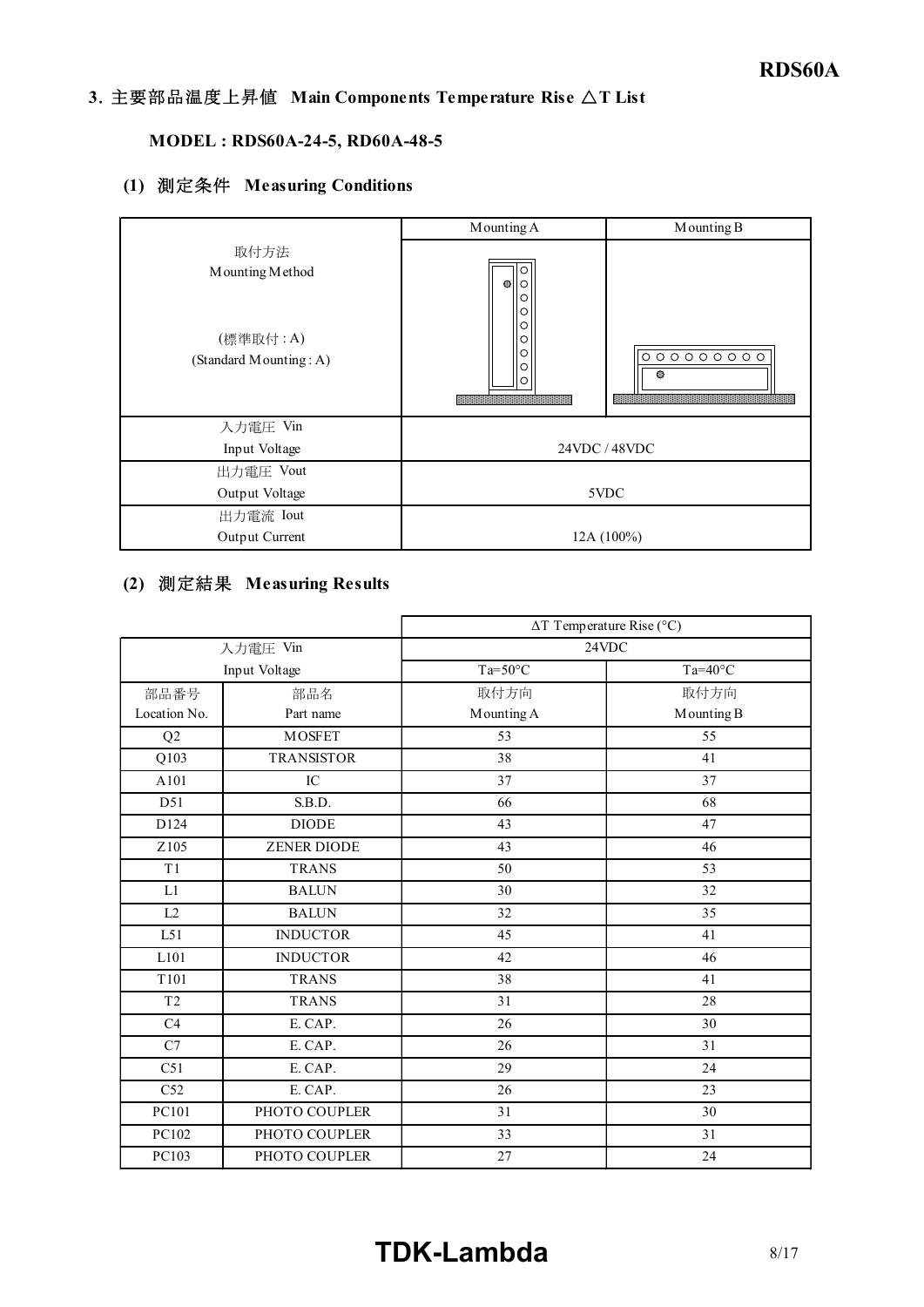|                  |                    | ∆T Temperature Rise (°C) |                  |  |  |  |  |  |  |
|------------------|--------------------|--------------------------|------------------|--|--|--|--|--|--|
|                  | 入力電圧 Vin           | 48VDC                    |                  |  |  |  |  |  |  |
|                  | Input Voltage      | $Ta=50^{\circ}C$         | $Ta=40^{\circ}C$ |  |  |  |  |  |  |
| 部品番号             | 部品名                | 取付方向                     | 取付方向             |  |  |  |  |  |  |
| Location No.     | Part name          | Mounting A               | Mounting B       |  |  |  |  |  |  |
| Q2               | <b>MOSFET</b>      | 40                       | 42               |  |  |  |  |  |  |
| Q103             | <b>TRANSISTOR</b>  | 37                       | 41               |  |  |  |  |  |  |
| A101             | $_{\rm IC}$        | 35                       | 36               |  |  |  |  |  |  |
| D51              | S.B.D.             | 62                       | 63               |  |  |  |  |  |  |
| D124             | <b>DIODE</b>       | 34                       | 37               |  |  |  |  |  |  |
| Z105             | <b>ZENER DIODE</b> | 32                       | 35               |  |  |  |  |  |  |
| T1               | <b>TRANS</b>       | 47<br>44                 |                  |  |  |  |  |  |  |
| L1               | <b>BALUN</b>       | 16<br>17                 |                  |  |  |  |  |  |  |
| L2               | <b>BALUN</b>       | 18                       | 20               |  |  |  |  |  |  |
| L51              | <b>INDUCTOR</b>    | 43                       | 39               |  |  |  |  |  |  |
| L101             | <b>INDUCTOR</b>    | 39                       | 44               |  |  |  |  |  |  |
| T <sub>101</sub> | <b>TRANS</b>       | 28                       | 31               |  |  |  |  |  |  |
| T <sub>2</sub>   | <b>TRANS</b>       | 28                       | 27               |  |  |  |  |  |  |
| C4               | E. CAP.            | 21                       | 25               |  |  |  |  |  |  |
| C7               | E. CAP.            | 22                       | 26               |  |  |  |  |  |  |
| C51              | E. CAP.            | 28                       | 23               |  |  |  |  |  |  |
| C <sub>52</sub>  | E. CAP.            | 24                       | 21               |  |  |  |  |  |  |
| PC101            | PHOTO COUPLER      | 29                       | 29               |  |  |  |  |  |  |
| PC102            | PHOTO COUPLER      | 30                       | 30               |  |  |  |  |  |  |
| PC103            | PHOTO COUPLER      | 24                       | 23               |  |  |  |  |  |  |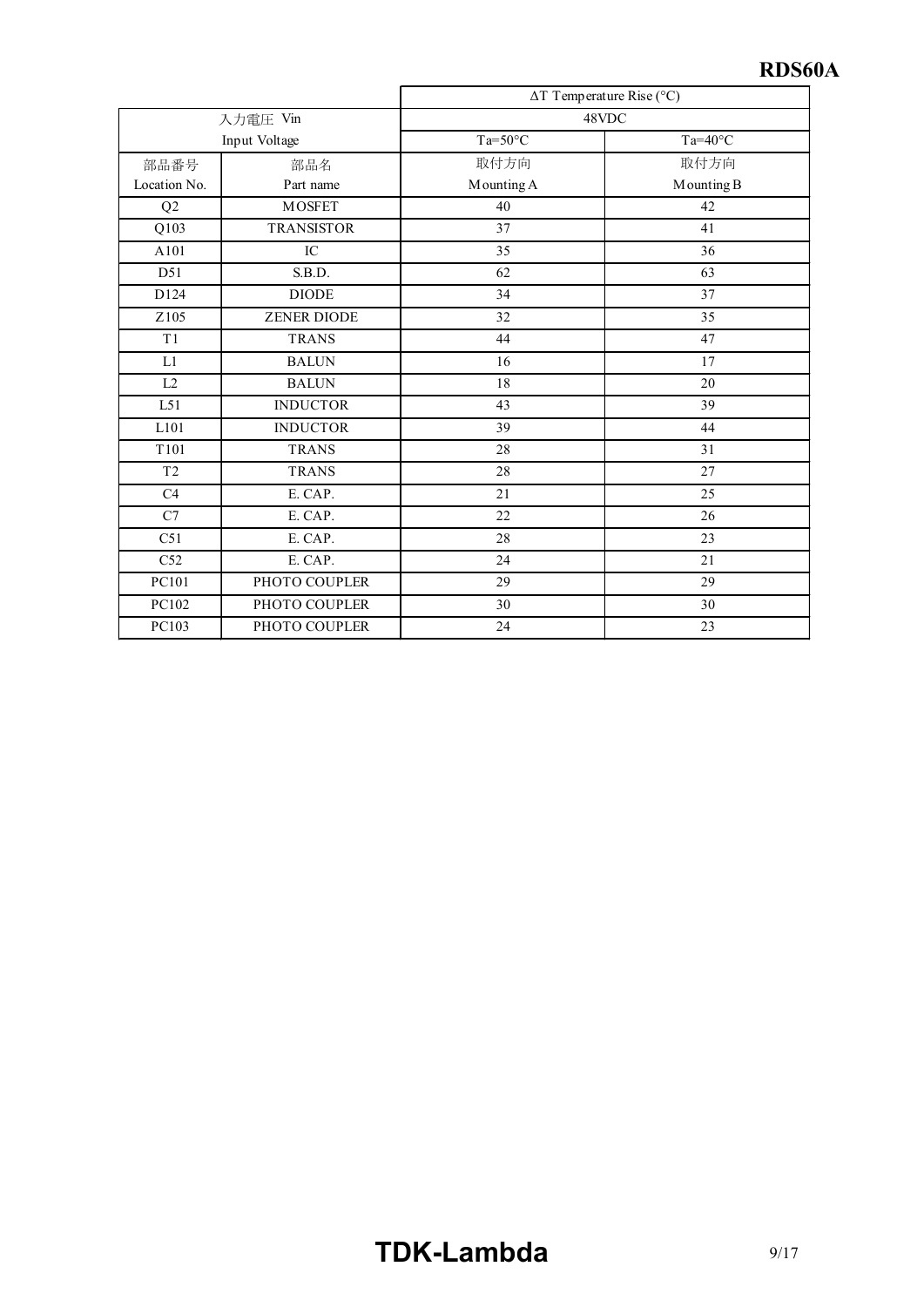#### **4**.電解コンデンサ推定寿命計算値 **Electrolytic Capacitor Lifetime**

#### **MODEL: RDS60A-24-5**

Ta

#### 空冷条件 : 自然空冷 **Cooling condition : Convection Cooling**

取付方向 A

Vin=24VDC



Lifetime (years)

 $\log \sim 40^{\circ}$ C 50°C 60°C 40% 10.0 10.0 6.9 60% 10.0 10.0 5.1 80% 10.0 7.6 - 100% 10.0 5.3 -

 $V_{in} = 24 VDC$ 

Mounting A Conditions Ta 40°C :  $50^{\circ}$ C : \_\_\_\_\_\_\_  $60^{\circ}$ C : ------12 10 Lifetime(years) 8 Lifetime(years) 6 4 2 0 20 40 60 80 100

Output current (%)

 $40^{\circ}$ C : \_\_\_\_\_\_

取付方向 B Mounting B Conditions Ta 30°C : \_



Vin=24VDC

|      | $V_{\text{in}} = 24 \text{VDC}$ |                |                |  |  |  |  |  |  |  |  |  |
|------|---------------------------------|----------------|----------------|--|--|--|--|--|--|--|--|--|
| Tal  | Lifetime (years)                |                |                |  |  |  |  |  |  |  |  |  |
| Load | $30^{\circ}$ C                  | $40^{\circ}$ C | $50^{\circ}$ C |  |  |  |  |  |  |  |  |  |
| 40%  | 10.0                            | 10.0           | 10.0           |  |  |  |  |  |  |  |  |  |
| 60%  | 10.0                            | 10.0           | 10.0           |  |  |  |  |  |  |  |  |  |
| 80%  | 10.0                            | 10.0           |                |  |  |  |  |  |  |  |  |  |
| 100% | 10.0                            | 9.9            |                |  |  |  |  |  |  |  |  |  |



20 40 60 80 100

 $\theta$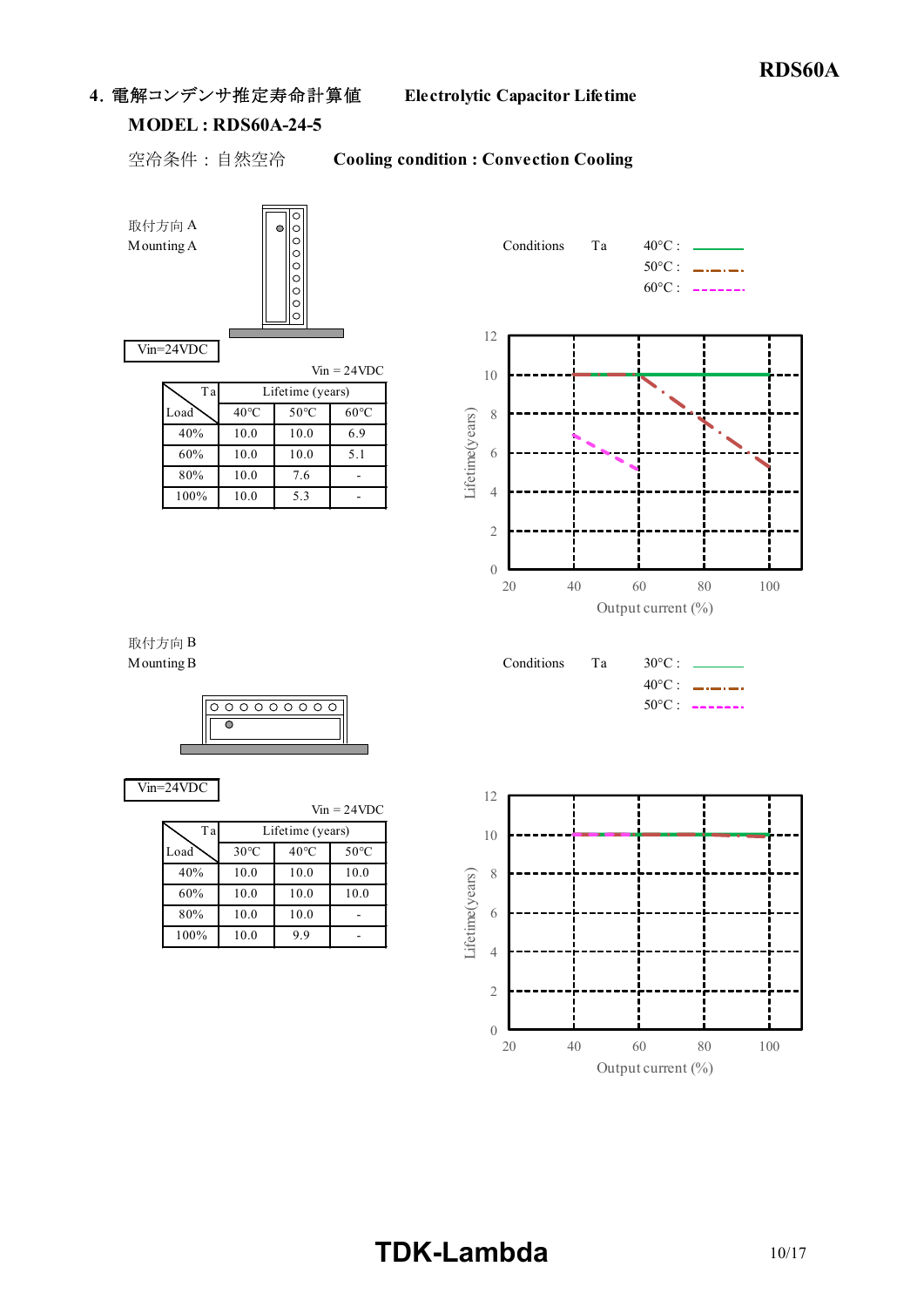#### **4**.電解コンデンサ推定寿命計算値 **Electrolytic Capacitor Lifetime**

#### **MODEL: RDS60A-48-5**

Ta

#### 空冷条件 : 自然空冷 **Cooling condition : Convection Cooling**

取付方向 A

Vin=48VDC



Lifetime (years)

Load  $40^{\circ}$ C 50°C 60°C 40% 10.0 10.0 7.7 60% 10.0 10.0 5.9 80% 10.0 7.7 - 100% 10.0 5.9 -

 $V_{in} = 48 VDC$ 

Mounting A Conditions Ta 40°C :  $50^{\circ}$ C :  $\frac{1}{2}$  :  $\frac{1}{2}$  :  $\frac{1}{2}$  :  $\frac{1}{2}$  :  $\frac{1}{2}$  :  $\frac{1}{2}$  :  $\frac{1}{2}$  :  $\frac{1}{2}$  :  $\frac{1}{2}$  :  $\frac{1}{2}$  :  $\frac{1}{2}$  :  $\frac{1}{2}$  :  $\frac{1}{2}$  :  $\frac{1}{2}$  :  $\frac{1}{2}$  :  $\frac{1}{2}$  :  $\frac{1}{2}$  :  $\frac{1$  $60^{\circ}$ C : ------12 10 Lifetime(years) 8 Lifetime(years) 6 4 2 0 20 40 60 80 100

Output current (%)

 $40^{\circ}$ C : \_\_\_\_\_\_  $50^{\circ}$ C : ------

取付方向 B Mounting B Conditions Ta 30°C : \_

|  |  | $0 0 0 0 0 0 0 0$ |  |  |
|--|--|-------------------|--|--|
|  |  |                   |  |  |
|  |  |                   |  |  |

Vin=48VDC

|      | $V_{in} = 48$ VAC |                |                |  |  |  |  |  |  |  |  |  |
|------|-------------------|----------------|----------------|--|--|--|--|--|--|--|--|--|
| T a  | Lifetime (years)  |                |                |  |  |  |  |  |  |  |  |  |
| Load | $30^{\circ}$ C    | $40^{\circ}$ C | $50^{\circ}$ C |  |  |  |  |  |  |  |  |  |
| 40%  | 10.0              | 10.0           | 10.0           |  |  |  |  |  |  |  |  |  |
| 60%  | 10.0              | 10.0           | 10.0           |  |  |  |  |  |  |  |  |  |
| 80%  | 10.0              | 10.0           |                |  |  |  |  |  |  |  |  |  |
| 100% | 10.0              | 10.0           |                |  |  |  |  |  |  |  |  |  |





# **TDK-Lambda** 11/17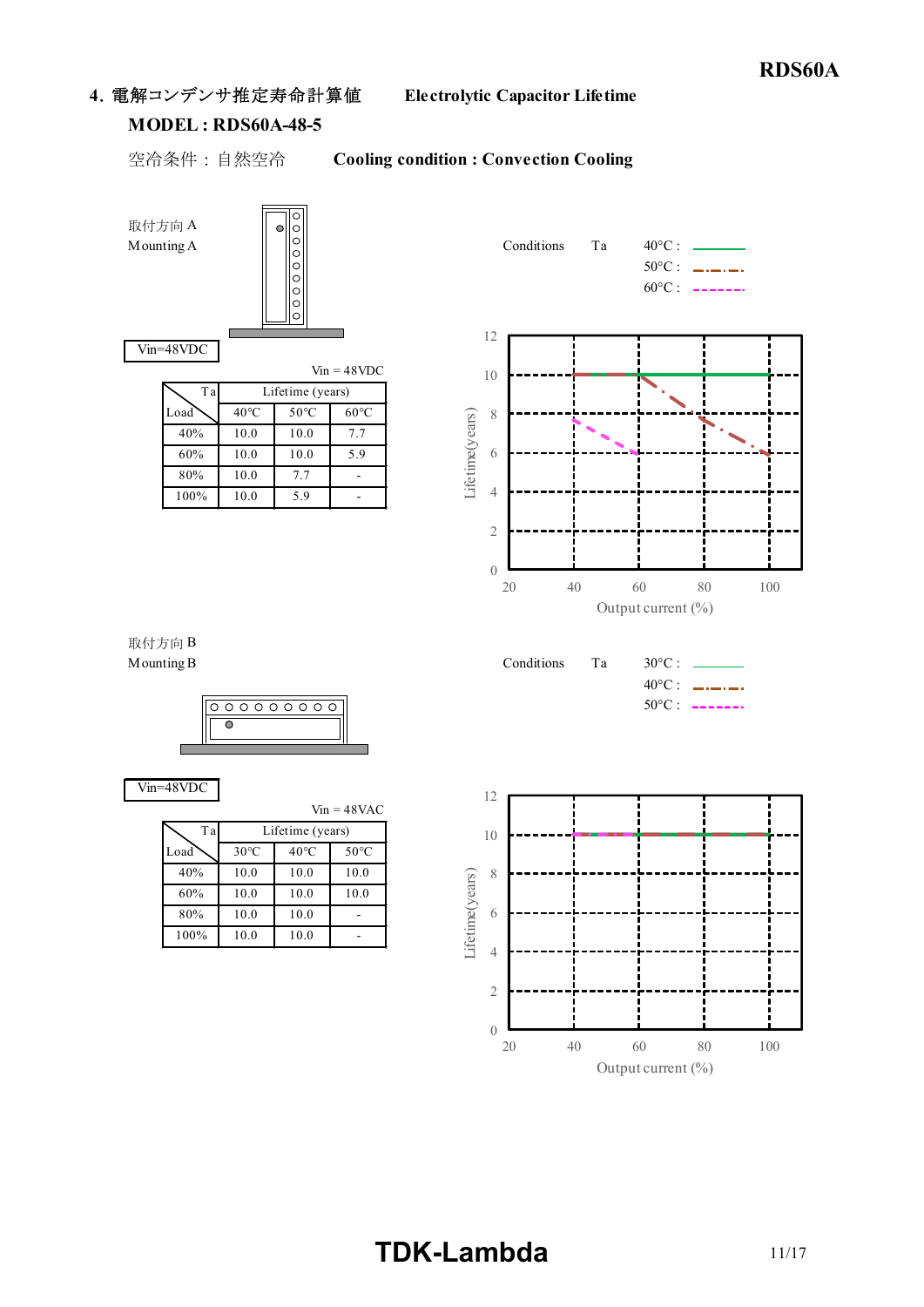### **5**.アブノーマル試験 **Abnormal Test**

#### **MODEL : RDS60A-24-5**

#### **(1)** 試験条件 **Test Conditions**

Input : 32VDC Output : 5V, 12A (100%) Ta : 25℃

## **(2)** 試験結果 **Test Results**

|                         | (Da: Damaged)   |                |                                             |                                                                             |                       |             |             |         |         |             |                                                                                                                                                                                                                                                                                                                                                                                                                                |                                              |                                                |              |                                       |                     |                        |
|-------------------------|-----------------|----------------|---------------------------------------------|-----------------------------------------------------------------------------|-----------------------|-------------|-------------|---------|---------|-------------|--------------------------------------------------------------------------------------------------------------------------------------------------------------------------------------------------------------------------------------------------------------------------------------------------------------------------------------------------------------------------------------------------------------------------------|----------------------------------------------|------------------------------------------------|--------------|---------------------------------------|---------------------|------------------------|
|                         |                 | Test position  |                                             | Test<br>mode                                                                |                       |             |             |         |         |             |                                                                                                                                                                                                                                                                                                                                                                                                                                |                                              | Test result                                    |              |                                       |                     |                        |
|                         |                 |                |                                             |                                                                             | a                     | $\mathbf b$ | $\mathbf c$ | $\rm d$ | $\rm e$ | $\mathbf f$ | $\mathbf{g}% _{T}=\mathbf{g}_{T}=\mathbf{g}_{T}=\mathbf{g}_{T}=\mathbf{g}_{T}=\mathbf{g}_{T}=\mathbf{g}_{T}=\mathbf{g}_{T}=\mathbf{g}_{T}=\mathbf{g}_{T}=\mathbf{g}_{T}=\mathbf{g}_{T}=\mathbf{g}_{T}=\mathbf{g}_{T}=\mathbf{g}_{T}=\mathbf{g}_{T}=\mathbf{g}_{T}=\mathbf{g}_{T}=\mathbf{g}_{T}=\mathbf{g}_{T}=\mathbf{g}_{T}=\mathbf{g}_{T}=\mathbf{g}_{T}=\mathbf{g}_{T}=\mathbf{g}_{T}=\mathbf{g}_{T}=\mathbf{g}_{T}=\math$ | $\mathbf h$                                  | $\rm i$                                        | $\mathbf{j}$ | $\mathbf k$                           | $\mathbf{1}$        |                        |
| No.                     | 部品No.           | 試験端子           | $\ddot{\checkmark}$<br>$\equiv$<br>$\vdash$ | 才<br>$\begin{array}{c} \hline \end{array}$<br>$\mathcal{I}$<br>$\mathcal V$ | 発<br>火                | 発<br>煙      | 破<br>裂      | 異<br>臭  | 赤<br>熱  | 破<br>損      | ヒ<br>$\mathfrak{a}$<br>$\mathbf{I}$<br>ズ<br>断                                                                                                                                                                                                                                                                                                                                                                                  | $\mathcal{O}$<br>$\mathbf V$<br>$\mathbf{P}$ | $\mathcal{O}$<br>$\mathbf C$<br>$\overline{P}$ | 出<br>力<br>断  | 変<br>化<br>$\vec{z}$<br>$\overline{L}$ | そ<br>$\varphi$<br>他 | 記事                     |
|                         | Location<br>No. | Test<br>point  | Short                                       | Open                                                                        | $\operatorname{Fire}$ | Smoke       | Burst       | Smell   | Red hot | Damaged     | Fuse blown                                                                                                                                                                                                                                                                                                                                                                                                                     |                                              |                                                | No output    | No change                             | Others              | Note                   |
| 1                       | Q1              | $D-S$          | $\bigcirc$                                  |                                                                             |                       |             |             |         |         |             |                                                                                                                                                                                                                                                                                                                                                                                                                                |                                              |                                                |              | $\bigcirc$                            |                     |                        |
| $\sqrt{2}$              |                 | $D-G$          | $\bigcirc$                                  |                                                                             |                       |             |             |         |         | $\bigcirc$  |                                                                                                                                                                                                                                                                                                                                                                                                                                |                                              |                                                | $\bigcirc$   |                                       |                     | Da: TFR1               |
| $\overline{\mathbf{3}}$ |                 | $G-S$          | $\bigcirc$                                  |                                                                             |                       |             |             |         |         | O           |                                                                                                                                                                                                                                                                                                                                                                                                                                |                                              |                                                | O            |                                       |                     | Da: TFR1               |
| $\overline{4}$          |                 | ${\rm D}$      |                                             | $\bigcirc$                                                                  |                       |             |             |         |         | $\bigcirc$  |                                                                                                                                                                                                                                                                                                                                                                                                                                |                                              |                                                | $\bigcirc$   |                                       |                     | Da: TFR1               |
| 5                       |                 | $\mathbf S$    |                                             | $\bigcirc$                                                                  |                       |             |             |         |         | $\bigcirc$  |                                                                                                                                                                                                                                                                                                                                                                                                                                |                                              |                                                | $\bigcirc$   |                                       |                     | Da: TFR1               |
| 6                       |                 | $\mathbf G$    |                                             | $\bigcirc$                                                                  |                       |             |             |         |         | $\bigcirc$  |                                                                                                                                                                                                                                                                                                                                                                                                                                |                                              |                                                | $\bigcirc$   |                                       |                     | Da:TFR1                |
| $\boldsymbol{7}$        | Q2              | $D-S$          | $\bigcirc$                                  |                                                                             |                       |             |             |         |         | $\bigcirc$  | $\bigcirc$                                                                                                                                                                                                                                                                                                                                                                                                                     |                                              |                                                | $\bigcirc$   |                                       |                     | Da: F1, Q2             |
| $\boldsymbol{8}$        |                 | $D-G$          | $\bigcirc$                                  |                                                                             |                       |             |             |         |         | $\bigcirc$  | $\bigcirc$                                                                                                                                                                                                                                                                                                                                                                                                                     |                                              |                                                | $\bigcirc$   |                                       |                     | Da: F1, Q2             |
| $\overline{9}$          |                 | $G-S$          | $\bigcirc$                                  |                                                                             |                       |             |             |         |         |             |                                                                                                                                                                                                                                                                                                                                                                                                                                |                                              |                                                | $\bigcirc$   |                                       |                     |                        |
| 10                      |                 | $\mathbf D$    |                                             | $\bigcirc$                                                                  |                       |             |             |         |         |             |                                                                                                                                                                                                                                                                                                                                                                                                                                |                                              |                                                | $\bigcirc$   |                                       |                     |                        |
| 11                      |                 | $\mathbf S$    |                                             | $\bigcirc$                                                                  |                       |             |             |         |         |             |                                                                                                                                                                                                                                                                                                                                                                                                                                |                                              |                                                | $\bigcirc$   |                                       |                     |                        |
| 12                      |                 | ${\bf G}$      |                                             | $\bigcirc$                                                                  |                       |             |             |         |         | $\bigcirc$  | ◯                                                                                                                                                                                                                                                                                                                                                                                                                              |                                              |                                                | $\bigcirc$   |                                       |                     | Da: F1, Q2             |
| 13                      | D51             | $1-2$          | $\bigcirc$                                  |                                                                             |                       |             |             |         |         |             |                                                                                                                                                                                                                                                                                                                                                                                                                                |                                              |                                                | $\bigcirc$   |                                       |                     |                        |
| 14                      |                 | $3 - 2$        | $\bigcirc$                                  |                                                                             |                       |             |             |         |         |             |                                                                                                                                                                                                                                                                                                                                                                                                                                |                                              |                                                | $\bigcirc$   |                                       |                     |                        |
| 15                      |                 | $\,1\,$        |                                             | $\bigcirc$                                                                  |                       |             |             |         |         |             |                                                                                                                                                                                                                                                                                                                                                                                                                                |                                              |                                                | $\bigcirc$   |                                       |                     |                        |
| 16                      |                 | $\overline{2}$ |                                             | $\bigcirc$                                                                  |                       |             |             |         |         |             |                                                                                                                                                                                                                                                                                                                                                                                                                                |                                              |                                                | $\bigcirc$   |                                       |                     |                        |
| 17                      |                 | $\overline{3}$ |                                             | $\bigcirc$                                                                  |                       |             |             |         |         |             |                                                                                                                                                                                                                                                                                                                                                                                                                                |                                              |                                                | $\bigcirc$   |                                       |                     |                        |
| 18                      | C4              | $+,-$          | $\bigcirc$                                  |                                                                             |                       |             |             |         |         |             | $\bigcirc$                                                                                                                                                                                                                                                                                                                                                                                                                     |                                              |                                                | $\bigcirc$   |                                       |                     | Da: F1                 |
| 19                      |                 |                |                                             | ◯                                                                           |                       |             |             |         |         |             |                                                                                                                                                                                                                                                                                                                                                                                                                                |                                              |                                                |              |                                       | $\bigcirc$          | Output ripple increase |
| $20\,$                  | C <sub>5</sub>  |                | $\bigcirc$                                  |                                                                             |                       |             |             |         |         |             |                                                                                                                                                                                                                                                                                                                                                                                                                                |                                              |                                                |              |                                       | $\bigcirc$          | EMI get worse          |
| 21                      |                 |                |                                             | $\bigcirc$                                                                  |                       |             |             |         |         |             |                                                                                                                                                                                                                                                                                                                                                                                                                                |                                              |                                                |              |                                       |                     | ○ EMI get worse        |

# **TDK-Lambda** 12/17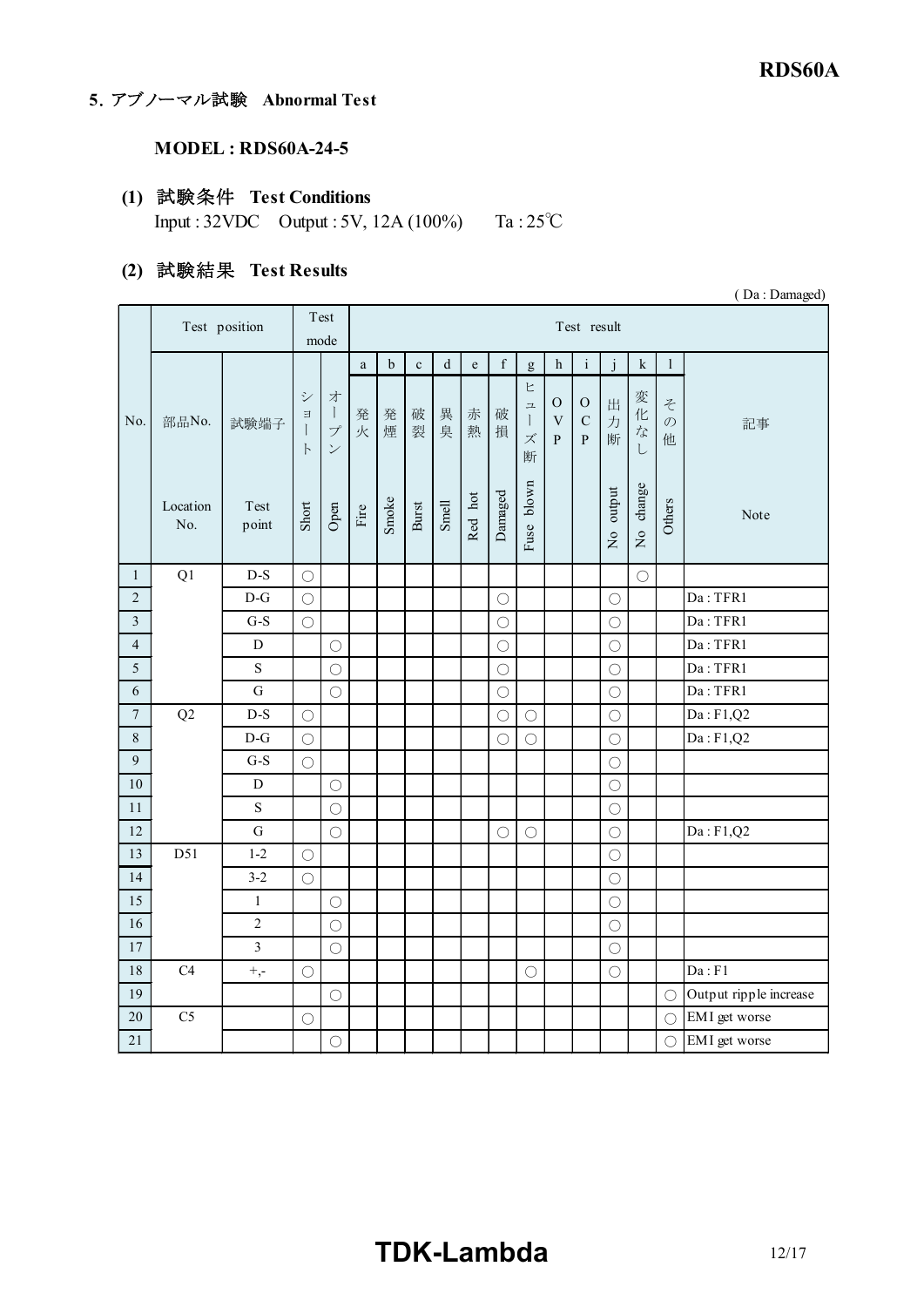|        | Test position   |                |                                                                 | Test<br>mode                                        | Test result           |         |             |         |              |             |                                                                                                                                                                                                                                                                                                                                                                                                                                |                                                          |                                              |             |                          |                         |            |
|--------|-----------------|----------------|-----------------------------------------------------------------|-----------------------------------------------------|-----------------------|---------|-------------|---------|--------------|-------------|--------------------------------------------------------------------------------------------------------------------------------------------------------------------------------------------------------------------------------------------------------------------------------------------------------------------------------------------------------------------------------------------------------------------------------|----------------------------------------------------------|----------------------------------------------|-------------|--------------------------|-------------------------|------------|
|        |                 |                |                                                                 |                                                     | $\mathbf{a}$          | $\rm b$ | $\mathbf c$ | $\rm d$ | $\mathbf{e}$ | $\mathbf f$ | $\mathbf{g}% _{T}=\mathbf{g}_{T}=\mathbf{g}_{T}=\mathbf{g}_{T}=\mathbf{g}_{T}=\mathbf{g}_{T}=\mathbf{g}_{T}=\mathbf{g}_{T}=\mathbf{g}_{T}=\mathbf{g}_{T}=\mathbf{g}_{T}=\mathbf{g}_{T}=\mathbf{g}_{T}=\mathbf{g}_{T}=\mathbf{g}_{T}=\mathbf{g}_{T}=\mathbf{g}_{T}=\mathbf{g}_{T}=\mathbf{g}_{T}=\mathbf{g}_{T}=\mathbf{g}_{T}=\mathbf{g}_{T}=\mathbf{g}_{T}=\mathbf{g}_{T}=\mathbf{g}_{T}=\mathbf{g}_{T}=\mathbf{g}_{T}=\math$ | $\,h$                                                    | $\mathbf{i}$                                 |             | $\mathbf k$              | $\mathbf{1}$            |            |
| No.    | 部品No.           | 試験端子           | $\ddot{\checkmark}$<br>$\equiv$<br>$\mathbf{I}$<br>$\mathbb{H}$ | 才<br>$\frac{1}{2}$<br>$\mathcal{I}$<br>$\mathcal V$ | 発<br>火                | 発<br>煙  | 破<br>裂      | 異<br>臭  | 赤<br>熱       | 破<br>損      | ヒ<br>$\ensuremath{\mathrel{\mathop{\mathbf{I}}}}$<br>$\mathbf{I}$<br>ズ<br>断                                                                                                                                                                                                                                                                                                                                                    | $\mathcal{O}$<br>$\overline{\mathrm{V}}$<br>$\mathbf{P}$ | $\mathcal{O}$<br>$\mathbf C$<br>$\mathbf{P}$ | 出<br>力<br>断 | 変<br>化<br>$\vec{z}$<br>U | z<br>$\mathcal{D}$<br>他 | 記事         |
|        | Location<br>No. | Test<br>point  | Short                                                           | ${\bf Open}$                                        | $\operatorname{Fire}$ | Smoke   | Burst       | Smell   | Red hot      | Damaged     | Fuse blown                                                                                                                                                                                                                                                                                                                                                                                                                     |                                                          |                                              | No output   | change<br>$\frac{1}{2}$  | Others                  | Note       |
| 22     | T1              | $1 - 2$        | $\bigcirc$                                                      |                                                     |                       |         |             |         |              |             |                                                                                                                                                                                                                                                                                                                                                                                                                                |                                                          |                                              | $\bigcirc$  |                          |                         |            |
| 23     |                 | $4 - 5$        | $\bigcirc$                                                      |                                                     |                       |         |             |         |              | $\bigcirc$  | $\bigcirc$                                                                                                                                                                                                                                                                                                                                                                                                                     |                                                          |                                              | $\bigcirc$  |                          |                         | Da: F1, Q2 |
| 24     |                 | $6,7-9,10$     | $\bigcirc$                                                      |                                                     |                       |         |             |         |              | $\bigcirc$  | $\bigcirc$                                                                                                                                                                                                                                                                                                                                                                                                                     |                                                          |                                              | $\bigcirc$  |                          |                         | Da: F1, Q2 |
| 25     |                 | $\mathbf{1}$   |                                                                 | $\bigcirc$                                          |                       |         |             |         |              |             |                                                                                                                                                                                                                                                                                                                                                                                                                                |                                                          |                                              |             |                          | $\bigcirc$              |            |
| 26     |                 | $\overline{2}$ |                                                                 | $\bigcirc$                                          |                       |         |             |         |              |             |                                                                                                                                                                                                                                                                                                                                                                                                                                |                                                          |                                              |             |                          | $\bigcirc$              |            |
| 27     |                 | $\overline{4}$ |                                                                 | ∩                                                   |                       |         |             |         |              |             |                                                                                                                                                                                                                                                                                                                                                                                                                                |                                                          |                                              | $\bigcirc$  |                          |                         |            |
| $28\,$ |                 | 5              |                                                                 | О                                                   |                       |         |             |         |              |             |                                                                                                                                                                                                                                                                                                                                                                                                                                |                                                          |                                              | $\bigcirc$  |                          |                         |            |
| 29     |                 | 6,7            |                                                                 | $\bigcirc$                                          |                       |         |             |         |              |             |                                                                                                                                                                                                                                                                                                                                                                                                                                |                                                          |                                              | $\bigcirc$  |                          |                         |            |
| 30     |                 | 9,10           |                                                                 | $\bigcirc$                                          |                       |         |             |         |              |             |                                                                                                                                                                                                                                                                                                                                                                                                                                |                                                          |                                              | $\bigcirc$  |                          |                         |            |
| 31     | T <sub>2</sub>  | $1 - 2$        | $\bigcirc$                                                      |                                                     |                       |         |             |         |              |             |                                                                                                                                                                                                                                                                                                                                                                                                                                |                                                          |                                              | $\bigcirc$  |                          |                         |            |
| 32     |                 | $3-4$          | $\bigcirc$                                                      |                                                     |                       |         |             |         |              |             |                                                                                                                                                                                                                                                                                                                                                                                                                                |                                                          |                                              | $\bigcirc$  |                          |                         |            |
| 33     |                 | $\mathbf{1}$   |                                                                 | $\bigcirc$                                          |                       |         |             |         |              |             |                                                                                                                                                                                                                                                                                                                                                                                                                                |                                                          |                                              | $\bigcirc$  |                          |                         |            |
| 34     |                 | $\overline{2}$ |                                                                 | $\bigcirc$                                          |                       |         |             |         |              |             |                                                                                                                                                                                                                                                                                                                                                                                                                                |                                                          |                                              | $\bigcirc$  |                          |                         |            |
| 35     |                 | $\overline{3}$ |                                                                 | $\bigcirc$                                          |                       |         |             |         |              |             |                                                                                                                                                                                                                                                                                                                                                                                                                                |                                                          |                                              | $\bigcirc$  |                          |                         |            |
| 36     |                 | $\overline{4}$ |                                                                 | $\bigcirc$                                          |                       |         |             |         |              |             |                                                                                                                                                                                                                                                                                                                                                                                                                                |                                                          |                                              | $\bigcirc$  |                          |                         |            |
| 37     | L51             | $1,2,3-4,5,6$  | $\bigcirc$                                                      |                                                     |                       |         |             |         |              | $\bigcirc$  | $\bigcirc$                                                                                                                                                                                                                                                                                                                                                                                                                     |                                                          |                                              | $\bigcirc$  |                          |                         | Da: F1, Q2 |
| 38     |                 | $1,2,3-4,5,6$  |                                                                 | $\bigcirc$                                          |                       |         |             |         |              |             |                                                                                                                                                                                                                                                                                                                                                                                                                                |                                                          |                                              | О           |                          |                         |            |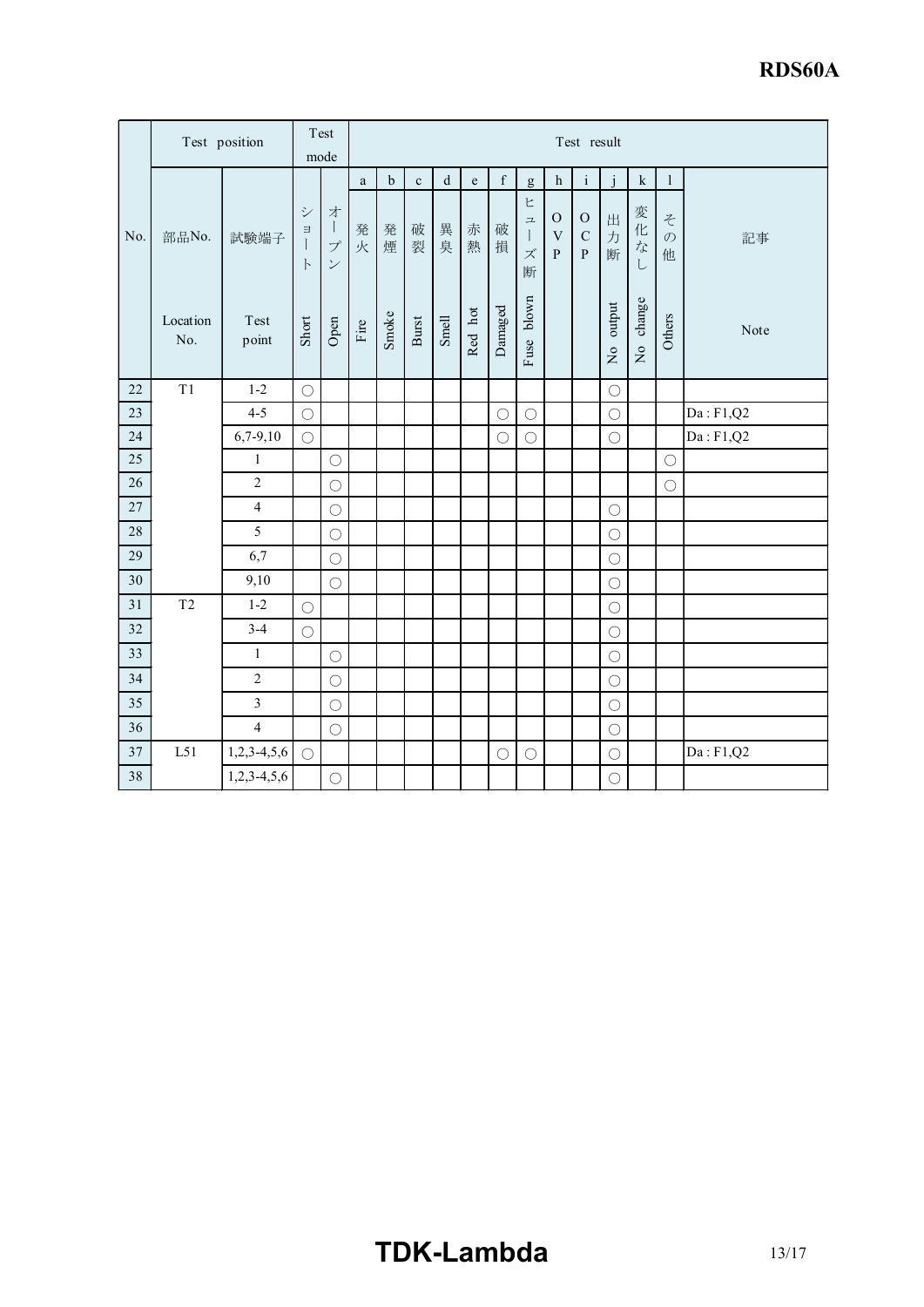#### **6**.振動試験 **Vibration Test**

#### **MODEL** : RDS60A-48-5

#### **(1)** 振動試験種類 **Vibration Test Class**

掃引振動数耐久試験 Frequency variable endurance test

#### **(2)** 使用振動試験装置 **Equipment Used**

SHINKEN G14-701

#### **(3)** 試験条件 **Test Conditions**

| ・周波数範囲          | : $10 \sim 55$ Hz                        | ・振動方向       | :X, Y, Z    |
|-----------------|------------------------------------------|-------------|-------------|
| Sweep frequency |                                          | Direction   |             |
| ・掃引時間           | :1.0分間                                   | ・試験時間       | :各方向共1時間    |
| Sweep time      | 1.0 <sub>min</sub>                       | Sweep count | 1 hour each |
| ・加速度            | : $-\bar{\pi}$ 19.6m/s <sup>2</sup> (2G) |             |             |
| Acceleration    | Constant                                 |             |             |

#### **(4)** 試験方法 **Test Method**



#### **(5)** 判定条件 **Acceptable Conditions**

- 1. 破壊しない事
- Not to be broken.
- 2. 試験後の出力に異常がない事
	- No abnormal output after test.
- **(6)** 試験結果 **Test Results**

合格 **OK**

注) 上記はRDS60A-48のデータですが、RDS60A-24についても同様となります。 Note) The data of RDS60A-48 are shown above and RDS60A-24 are same.

# **TDK-Lambda** 14/17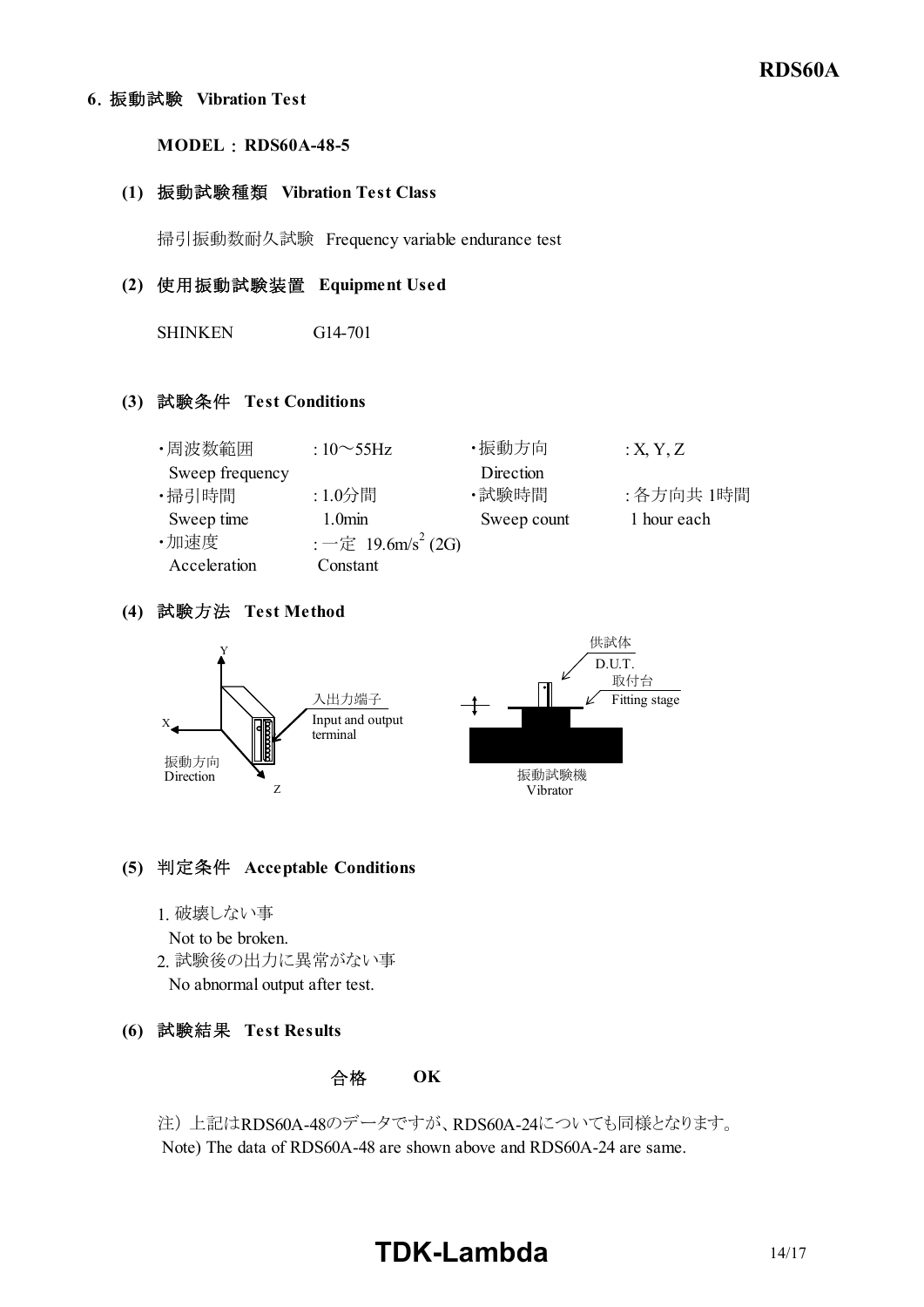#### **7**.衝擊試験 **Shock Test**

**MODEL** : RDS60A-24-24

#### **(1)** 振動試験種類 **Shock Test Class**

JIS E 3015-2-B 準拠 Conforms to JIS E 3015-2-B

#### **(2)** 使用振動試験装置 **Equipment Used**

DINK DESIGN KD-1200

#### **(3)** 試験条件 **Test Conditions**

| ・加速度         | : $294 \text{m/s}^2$ (30G) | ・振動方向           | X, Y, Z                             |
|--------------|----------------------------|-----------------|-------------------------------------|
| Acceleration | Constant                   | Direction       |                                     |
| ・試験時間        | : $6\pm3ms$                | ・回数             | :+、- 方向各1回                          |
| Test time    |                            | Number of Times | 1 time each for $+$ , $-$ direction |

#### **(4)** 試験方法 **Test Method**



#### **(5)** 判定条件 **Acceptable Conditions**

- 1. 破壊しない事
- Not to be broken.
- 2. 試験後の出力に異常がない事
- No abnormal output after test.
- **(6)** 試験結果 **Test Results**

合格 **OK**

注) 上記はRDS60A-24のデータですが、RDS60A-48についても同様となります。 Note) The data of RDS60A-24 are shown above and RDS60A-48 are same.

# **TDK-Lambda** 15/17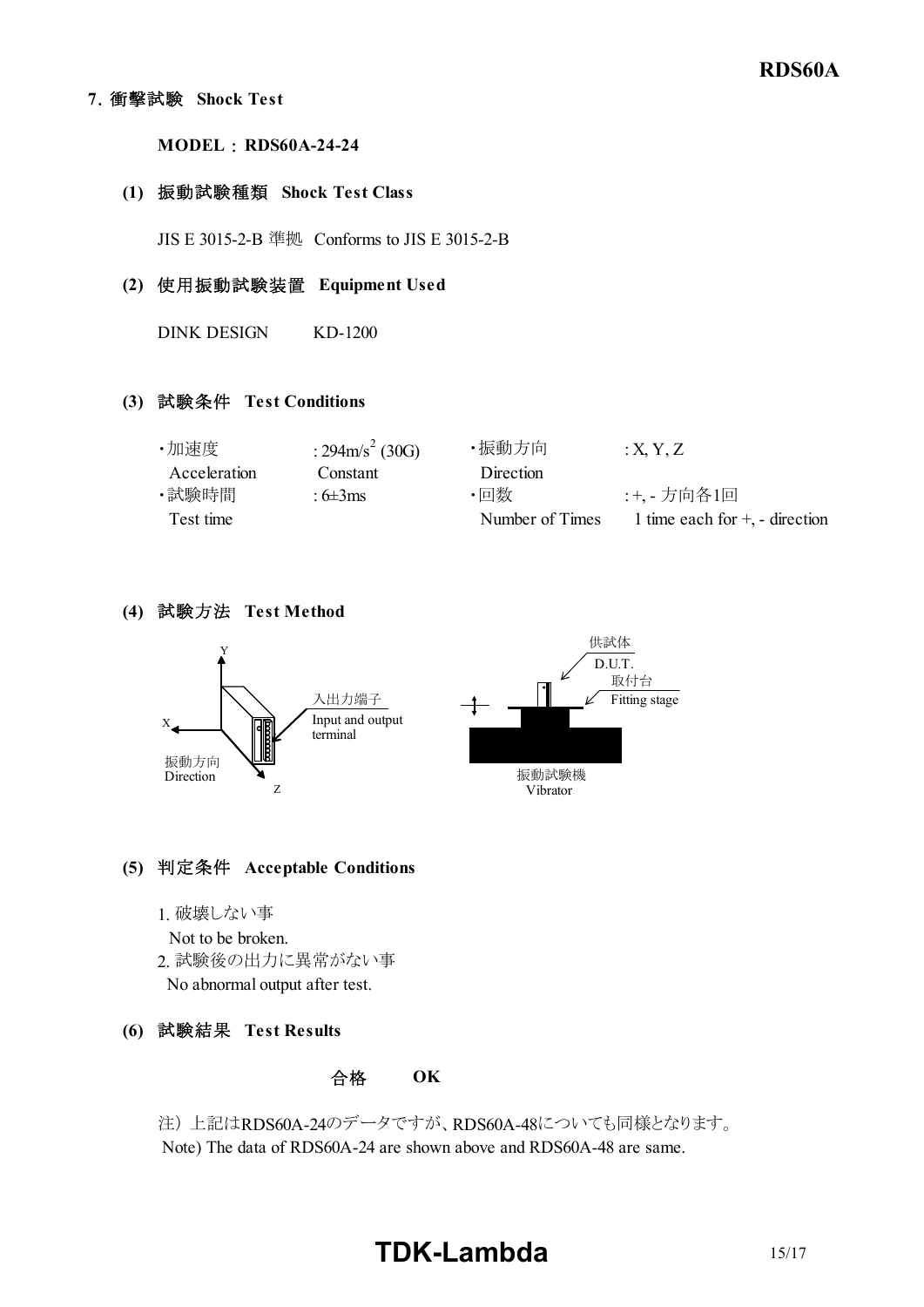**MODEL** : **RDS60A-24-5** 

#### **(1)** 使用冷熱衝撃装置 **Equipment Used (Thermal Shock Chamber)**

HITACHI ES57L

#### **(2)** 試験条件 **Test Conditions**



**(3)** 試験方法 **Test Method**

初期測定の後、供試品を試験槽に入れ、上記サイクルで試験を行う。100サイクル後に、 供試品を常温常湿下に1時間放置し、出力に異常がない事を確認する。 Before testing, check if there is no abnormal output, then put the D.U.T. in testing chamber, and test it according to the above cycle. 100 cycles later, leave it for 1 hour at the room temperature, then check ifthere is no abnormal output.

#### **(4)** 判定条件 **Acceptable Conditions**

試験後の出力に異常がない事 No abnormal output after test.

#### **(5)** 試験結果 **Test Results**

合格 **OK**

注) 上記はRDS60A-24のデータですが、RDS60A-48についても同様となります。 Note) The data of RDS60A-24 are shown above and RDS60A-48 are same.

# **TDKLambda**